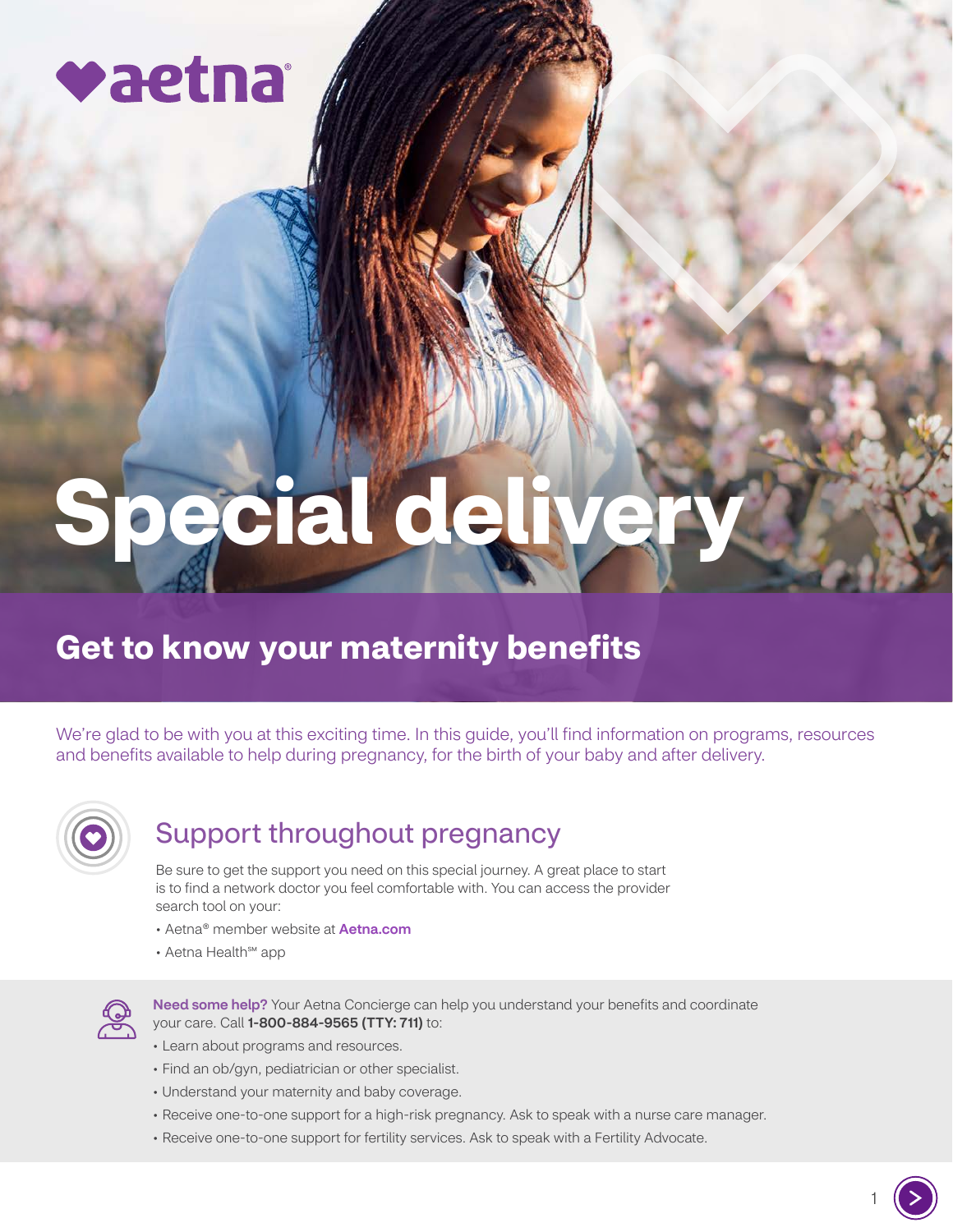

# Resources

Here are some programs and resources that can help support you before and after the baby arrives.

# **Aetna® maternity support**

We're here to help you throughout your journey, from pregnancy to parenthood. Find trusted resources by phone and online to answer your questions and provide information for every stage along the way.

#### **Aetna Enhanced Maternity Program™**

With the Aetna Enhanced Maternity Program, you can count on us to support you throughout your entire pregnancy journey. The program is included in your Aetna plan. To get started:

- Text BABY to 66902.\*
- Enroll on your Aetna member website.
- Call us at 1-800-272-3531 (TTY: 711) weekdays from 8 AM to 7 PM ET.

You'll learn about what to expect before and after delivery, early labor symptoms, newborn care and more. We can also:

- Offer you phone-based genetic counseling and screening, as well as convenient, confidential and cost-effective genetic testing
- Help you make informed decisions throughout your pregnancy
- Provide personalized nurse support for at-risk pregnancies
- Give you advice on lowering your risk for early labor
- Help you cope with postpartum depression

Enroll early and get a reward when you sign up by the 16th week of pregnancy.

#### **Maternity Support Center**

Log in at **[Aetna.com](http://Aetna.com)** to access the Maternity Support Center. Find information on planning for baby, pregnancy and postdelivery, including:

- Pre-pregnancy checklists
- Coverage details, like ultrasound costs
- Breastfeeding and postpartum support
- Baby-care tips

\* You'll receive a one-time automated text message with a link to information about the Aetna Maternity Support Center. Consent is not a condition, directly or indirectly, of purchase or participation. Message and data rates may apply. Text HELP to 66902 for info. Text STOP to 66902 to cancel. Full terms and conditions and privacy can be accessed [here](https://www.aetna.com/legal-notices/privacy.html).

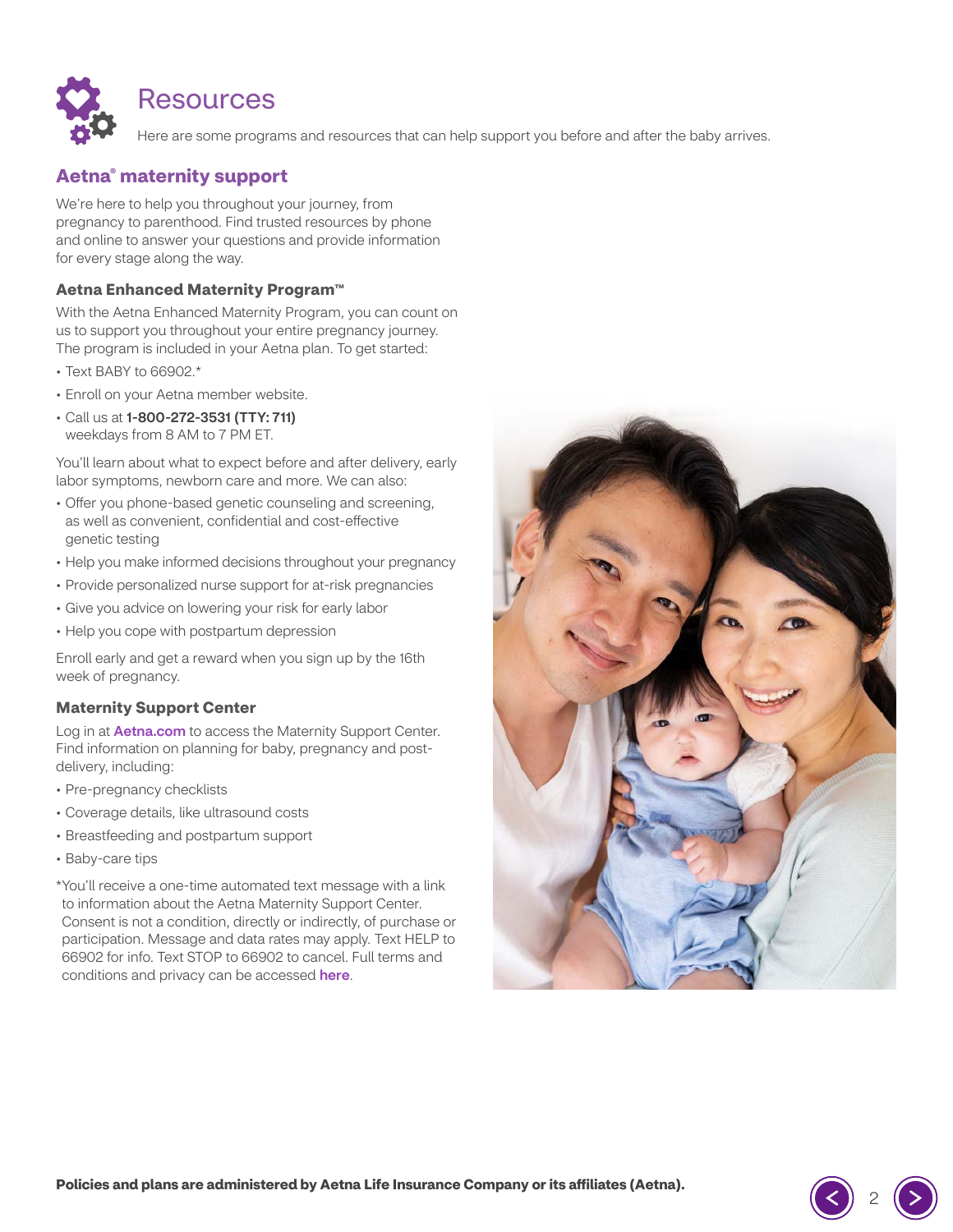# <span id="page-2-0"></span>Resources *continued*

# **Emotional support**

Stress can come with big changes like a new baby on the way. Be sure to take care of your mental health, as well as your physical health. Try one of these resources for some extra support, from self-help tools to face-to-face sessions.

## **Your medical plan**

Your Aetna® medical plan covers inpatient and outpatient behavioral health treatment. Services are covered the same as other care under your medical plan. Call your Aetna Concierge and ask to speak with a Behavioral Health Specialist at 1-800-884-9565 (TTY: 711).

## **Spring Health**

Spring Health, Adobe's Employee Assistance Program (EAP) provider, gives you easy access to confidential, short-term counseling services and additional work-life resources. You're eligible for up to **10 free sessions** each calendar year.

To enroll:

- Go to [Adobe.SpringHealth.com](http://Adobe.SpringHealth.com), access code: adobe.
- Call 240-558-5796. For crisis support and immediate assistance, press 2.
- Download the Spring Health Mobile app.

## **Teladoc®**

Teladoc offers video sessions with a psychiatrist, psychologist or other behavioral health provider.

- Psychiatrist (initial visit): \$190 per session
- Psychiatrist (ongoing visit): \$95 per session
- Psychologist, licensed clinical social work, counselor or therapist: \$85 per session

Set up your account at [Teladoc.com/Aetna](http://Teladoc.com/Aetna). When you want to use the service, visit the site or call 1-855-835-2362.

#### **AbleTo**

AbleTo is an eight-week program that lets you talk by phone or video with a therapist. Get help with issues such as depression, anxiety, postnatal recovery and caregiver stress. To get started, call AbleTo at 1-844-422-5386. The program is covered at 100% once you've met your annual deductible.

## **Behavioral health televideo**

Behavioral health televideo counseling services let you get counseling from anywhere for the same cost as an office visit. To get started, call the provider group for your area:

| If you live in                                                                                                           | <b>Contact</b>              | At                                                                                        |
|--------------------------------------------------------------------------------------------------------------------------|-----------------------------|-------------------------------------------------------------------------------------------|
| Any state or the District<br>of Columbia                                                                                 | <b>MDLIVE®</b>              | 1-855-824-2170<br>MDLIVE.com/<br><b>BHCOMM</b><br>(accepts patients)<br>age 10 and older) |
| California, Delaware,<br>Florida, Illinois, Missouri,<br>New Jersey, New York,<br>Pennsylvania, Texas,<br>Utah, Virginia | Array<br><b>AtHome Care</b> | 1-800-442-8938<br>ArrayBC.com/<br>Patients<br>(accepts patients<br>age 5 and older)       |
| All states not covered by<br>Array AtHome Care                                                                           | Telemynd                    | 1-866-991-2103<br>(accepts patients<br>age 18 and older)                                  |

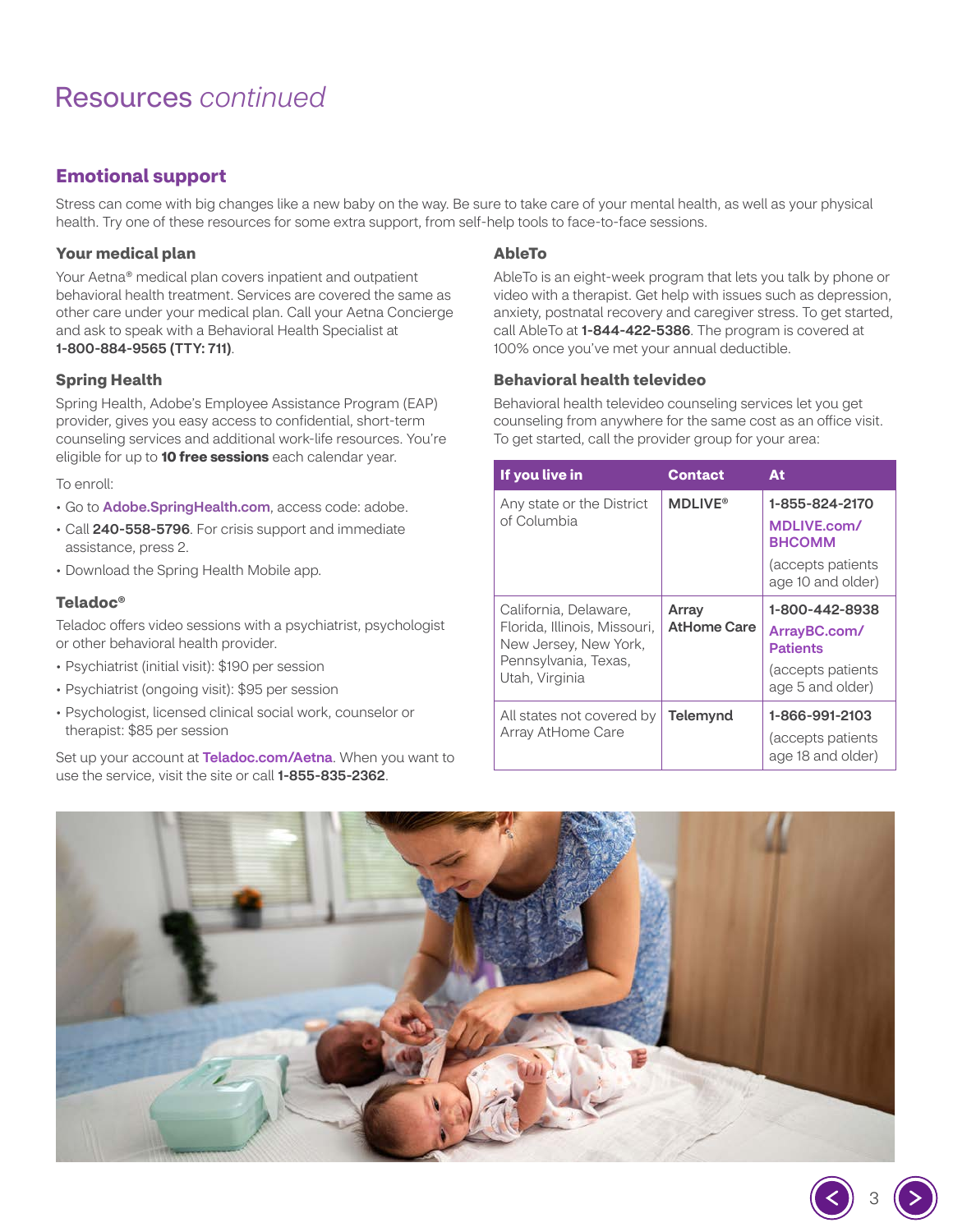

# How the plan pays

Here's how your plan covers services after you meet your annual deductible:

| <b>Plan provisions</b>                                                                   | <b>Aetna HealthSave</b>                |                 | <b>Aetna HealthSave Basic</b>          |                 | <b>Aetna Out of Area</b><br><b>HealthSave</b> |
|------------------------------------------------------------------------------------------|----------------------------------------|-----------------|----------------------------------------|-----------------|-----------------------------------------------|
|                                                                                          | In network                             | Out of network* | In network                             | Out of network* | In network                                    |
| Routine prenatal care<br>(See Routine vs. diagnostic<br>prenatal care on page 6.)        | 100%, not subject<br>to the deductible | 70%             | 100%, not subject<br>to the deductible | 60%             | 100%, not subject<br>to the deductible        |
| Global delivery fee<br>Includes delivery and<br>postnatal ob/gyn visits**                | 90%                                    | 70%             | 80%                                    | 60%             | 80%                                           |
| Lab tests                                                                                | 90%                                    | 70%             | 80%                                    | 60%             | 80%                                           |
| <b>Ultrasounds</b>                                                                       | 90%                                    | 70%             | 80%                                    | 60%             | 80%                                           |
| <b>Inpatient hospital</b><br>(3 days for vaginal delivery<br>and 5 days for C-section)** | 90%                                    | 70%             | 80%                                    | 60%             | 80%                                           |
| Lactation consultation                                                                   | 100%, not subject<br>to the deductible | 70%             | 100%, not subject<br>to the deductible | 60%             | 100%, not subject<br>to the deductible        |
| <b>Breast pump</b>                                                                       | 100%, not subject<br>to the deductible | 70%             | 100%, not subject<br>to the deductible | 60%             | 100%, not subject<br>to the deductible        |
| <b>Well-baby visits</b>                                                                  | 100%, not subject<br>to the deductible | 70%             | 100%, not subject<br>to the deductible | 60%             | 100%, not subject<br>to the deductible        |

#### **Prescription drugs**

After you meet your deductible, you pay the following copays when you use a network pharmacy. You'll pay more if you use an out-of-network pharmacy.

| Retail or CVS Specialty <sup>®</sup> | \$15 for generics                                            |
|--------------------------------------|--------------------------------------------------------------|
| pharmacy                             | \$45 for brand-name drugs on the Aetna Performance Drug List |
| 30-day supply***                     | \$65 for other brand-name drugs                              |
| Mail order or                        | \$30 for generics                                            |
| $CVS$ Pharmacy <sup>®</sup>          | \$90 for brand-name drugs on the Aetna Performance Drug List |
| 90-day supply***                     | \$130 for other brand-name drugs                             |

\* If you go outside the network, your share of costs is not based on a negotiated amount, but rather on the recognized amount/ charge. You may be responsible for the entire difference between what the provider bills and the recognized amount/charge. And that additional amount does not count toward your out-of-pocket maximum.

\*\* All inpatient and certain outpatient services require prior authorization.

\*\*\* Reduced benefits if drugs are obtained at an out-of-network pharmacy. Copays count toward your out-of-pocket maximum.

# **Prior authorization**

Your medical plan requires prior authorization for a hospital stay and genetic testing. As long as you stay in the network, your doctor will take care of getting the authorization.

If you go outside the network, ask your doctor to contact Aetna® to start the process. If the doctor doesn't handle this process, you may need to call Aetna yourself.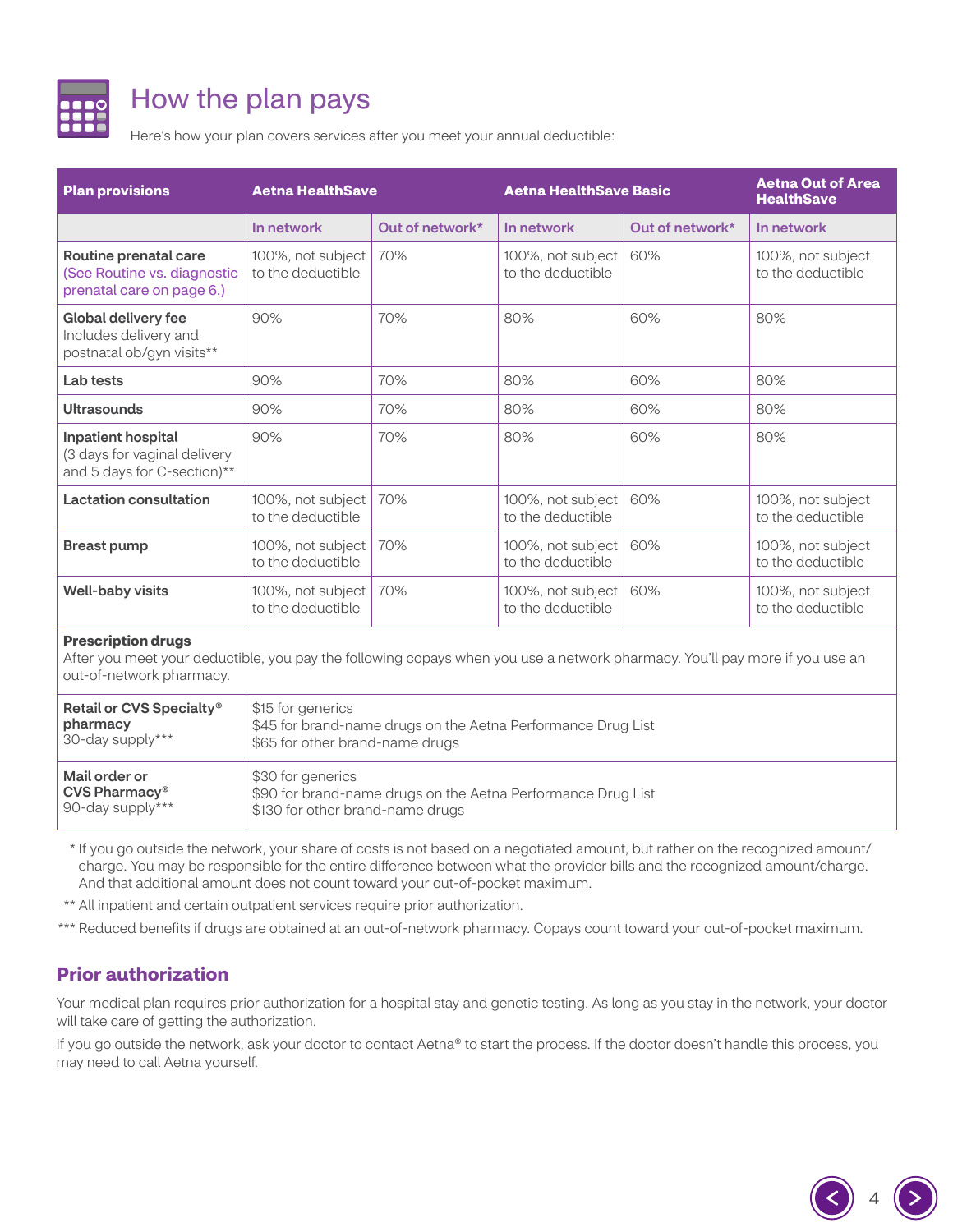

# Know your benefits

Most prenatal, delivery and postnatal services are covered under your medical plan. Some services may be covered as preventive care at 100%, while others may be subject to the deductible and coinsurance. It's important to understand how services are covered and that you might need to pay some expenses out of your pocket.

| <b>Pregnancy</b>      | <b>Genetic testing</b><br>The Aetna Enhanced Maternity Program™ offers genetic testing and genetic counseling by phone at low<br>discounted rates. Call 1-800-272-3531 (TTY: 711) to learn more.<br><b>Routine prenatal care</b><br>Covered at 100% in network. See Routine vs. diagnostic prenatal care on page 6.<br><b>Covered maternity services</b><br>Include lab work, ultrasounds, prenatal vitamins, maternity pantyhose and the fetal non-stress test.<br>Parenting, prenatal and birthing classes<br>Not covered. |
|-----------------------|------------------------------------------------------------------------------------------------------------------------------------------------------------------------------------------------------------------------------------------------------------------------------------------------------------------------------------------------------------------------------------------------------------------------------------------------------------------------------------------------------------------------------|
| <b>Delivery</b>       | <b>Birthing centers and midwives</b><br>Covered the same as other medical expenses.<br><b>Doulas</b><br>Doulas are not recognized medical providers and are not covered.                                                                                                                                                                                                                                                                                                                                                     |
|                       | <b>Inpatient delivery</b><br>. Hospital charges, including room, board and miscellaneous charges, are covered the same as other<br>medical expenses.<br>. Ob/gyn charges are covered under the global delivery fee.*                                                                                                                                                                                                                                                                                                         |
| <b>After delivery</b> | <b>Baby's doctor visits</b><br>• Routine checkups, including immunizations, are covered at 100% in network.<br>· Sick visits are covered the same as other medical expenses.<br><b>Breast pumps and lactation consultations</b><br>Covered at 100% when you use network providers.<br>In-hospital baby care after delivery<br>Includes circumcision, pediatrician and nursery care and is covered under the baby's medical coverage.<br><b>Postnatal visits</b><br>Covered under the global delivery fee.*                   |

\*The global delivery fee is a one-time fee billed after delivery. It includes delivery and postnatal ob/gyn visits. Other charges are billed at the time of service.

NOTE: Deductibles and coinsurance limits start over each plan year on January 1. Keep this in mind if your delivery date is expected in the new plan year.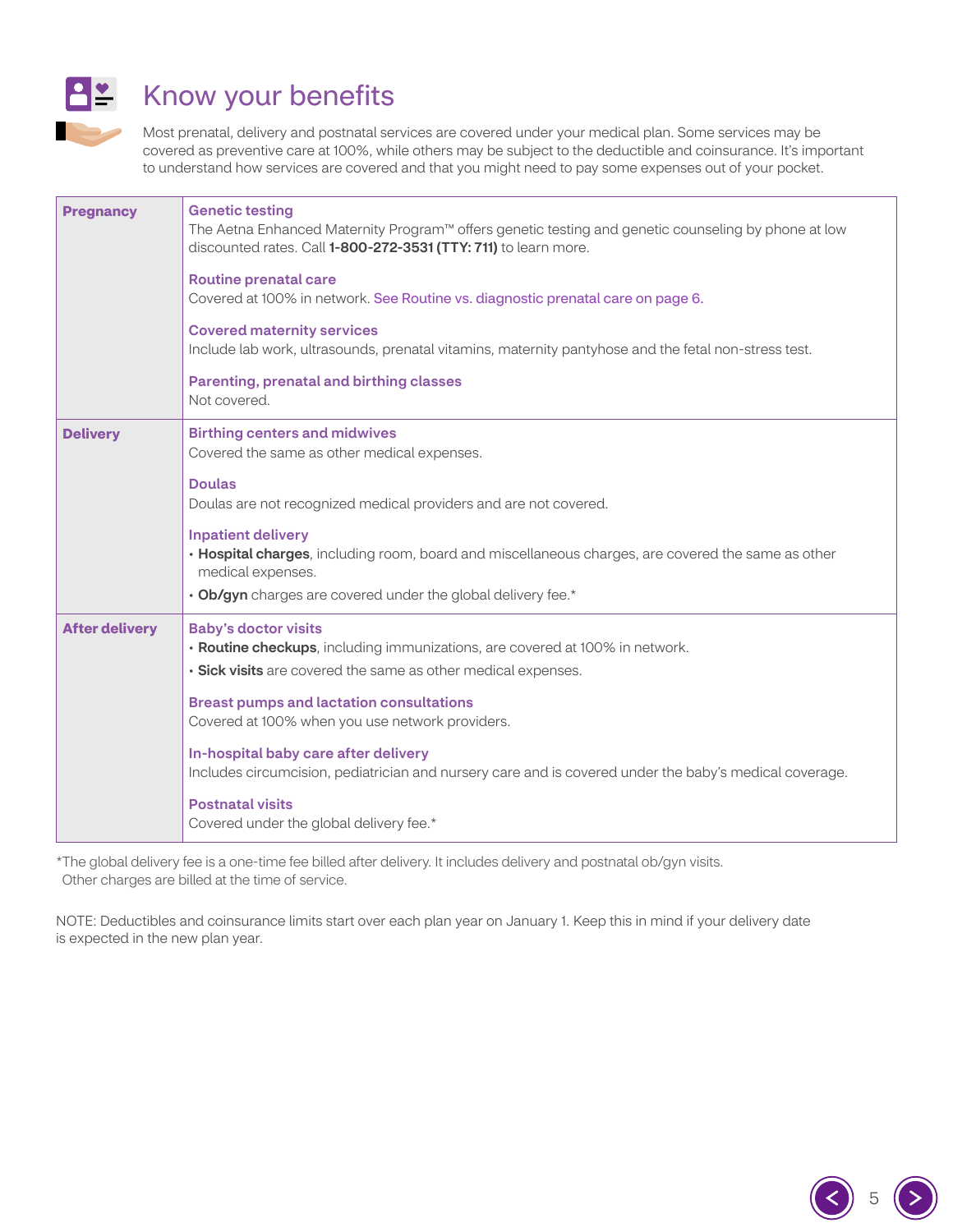# <span id="page-5-0"></span>Routine vs. diagnostic prenatal care

Routine prenatal care and diagnostic care are covered differently, so it's important to understand the difference so you know what you can expect to pay.

Here are some examples. You can always call your Aetna Concierge at 1-800-884-9565 (TTY: 711) if you're not sure.

#### **Preventive**

Routine prenatal care is considered preventive and is covered at 100%, as long as you stay in the network. Examples include:

- Routine prenatal visits, including physical exam and blood pressure check
- Checking baby's heart
- Routine urinalysis
- Anemia screenings
- Bacteriuria, urinary tract or other infection screenings
- Diabetes screenings
- Expanded counseling on tobacco use
- Hepatitis B counseling (at the first prenatal visit)
- Maternal depression screening and counseling
- Rh incompatibility screening, with follow-up testing for women at higher risk

#### Diagnostic

Diagnostic prenatal care is not preventive and is subject to your deductible and coinsurance. Examples include:

- Non-routine prenatal visits
- Specialist visits
- Amniocentesis
- Fetal stress tests
- Ultrasounds
- Non-routine lab tests

## **Miscarriage**

During this difficult time, the last thing you need is unexpected medical bills. So we want to be sure you know how your care is covered. Since a miscarriage is not routine prenatal care, all associated medical expenses would be subject to your deductible and coinsurance.

If you need emotional support during this challenging time, be sure to take advantage of the emotional well-being resources described on page [3.](#page-2-0)

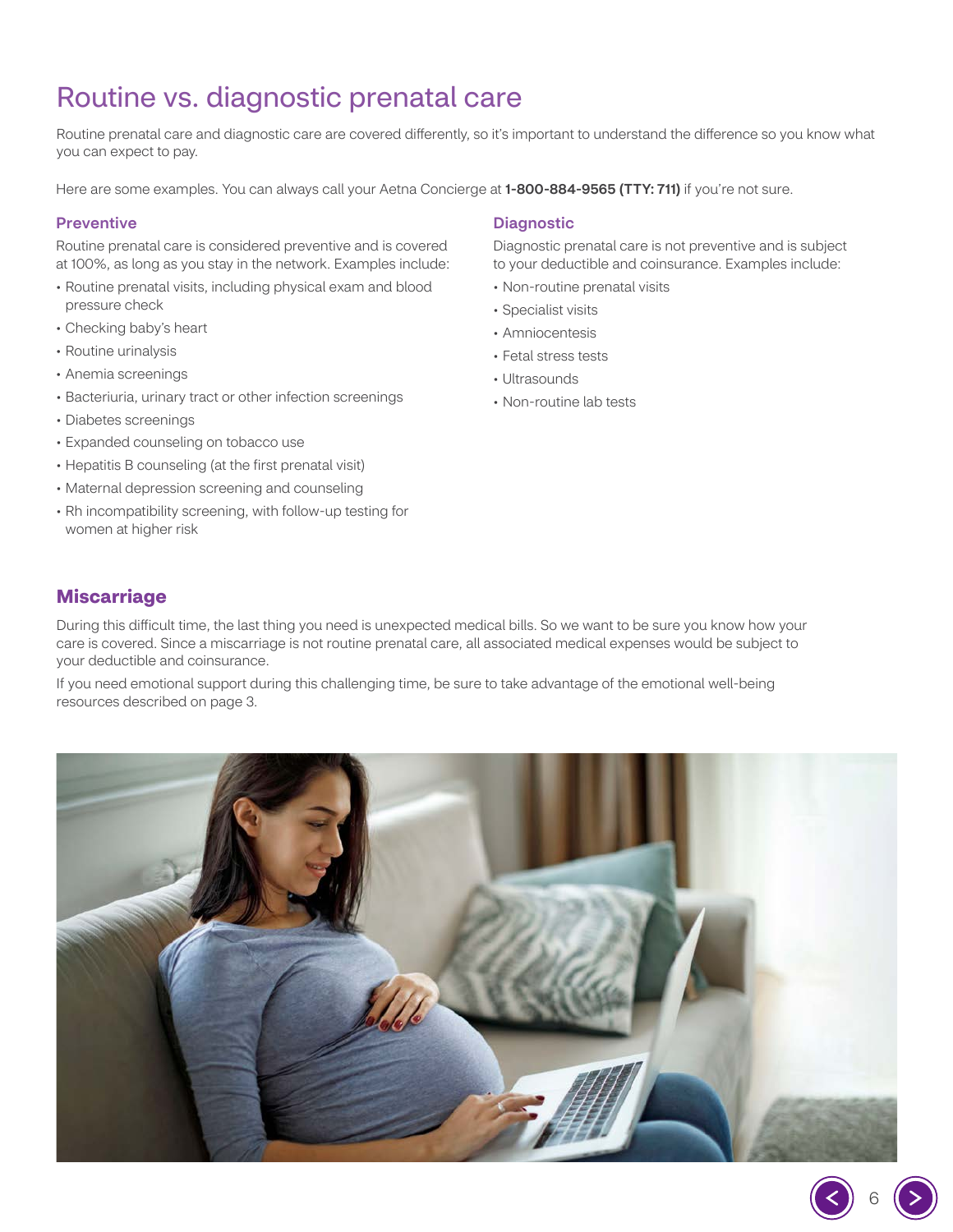

# Timeline for a healthy pregnancy

Use this chart as a guideline for what to expect at doctor visits.

| 0-28 weeks                                                                              | <b>28-36 weeks</b>             | 36 weeks to birth     |  |  |
|-----------------------------------------------------------------------------------------|--------------------------------|-----------------------|--|--|
| Visits every four weeks                                                                 | Visits every two weeks         | Visits every week     |  |  |
| Initial medical history                                                                 | Physical exam                  | Physical exam         |  |  |
| Physical exam                                                                           | Weight                         | Weight                |  |  |
| Weight                                                                                  | <b>Blood pressure</b>          | <b>Blood pressure</b> |  |  |
| Pregnancy test                                                                          | Urine test                     | Urine test            |  |  |
| <b>Blood pressure</b>                                                                   | Check baby's heart             | Check baby's heart    |  |  |
| Urine test                                                                              | Ultrasound if needed*          | Ultrasound if needed* |  |  |
| Check baby's heart                                                                      | Quad screen*                   |                       |  |  |
| Ultrasound if needed*                                                                   | Tdap, RhoGAM (if Rh negative)* |                       |  |  |
| CVS/amniocentesis if needed*                                                            | Kick counts                    |                       |  |  |
| <b>Blood tests</b>                                                                      | Labor and delivery precautions |                       |  |  |
| Don't forgot to keep up with your regular preventive dental care during your pregnancy. |                                |                       |  |  |

\*Billed outside of global delivery fee.



S 7

 $(>$